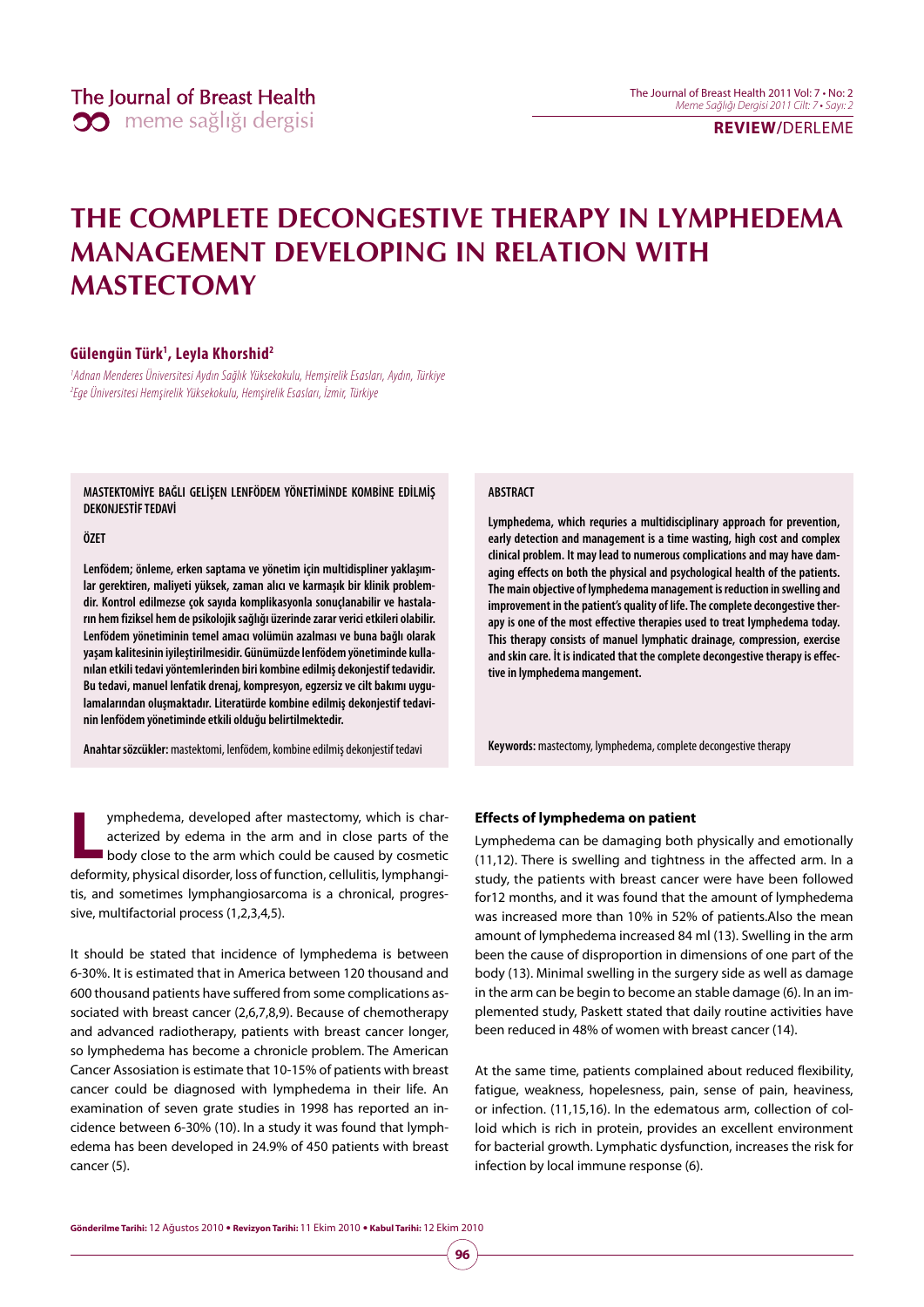### The Journal of Breast Health **00** meme sağlığı dergisi

Lymphedema if is not controlled, can result in a lot of complications. The most problematic complications, an increase in repeated infections rate, reduced local immunity in the affected area, serious restraint in mobility which causes to difficulty in daily activities, serious social and emotional problems and changes in the skin (10,17).

The onset of lymphedema can be associated with serious psychological conseuences, as patients are adjusting to their cancer diagnose. Lymphedema can create impairment in self-esteem and body image, and also limits their desire to be involved in their society (18). Patients with breast cancer who have lymphedema experienced significant psychological stress (1,6,19). Carter stated that some patients with breast cancer who have lymphedema have been experienced anxiety, depression and deterioration in their social relationships (20).

Lymphedema as well effects the quality of life adversely of patients with breast cancer (6,18,21). In a study, it was found that patients are confused and angry, and their self-esteem is reduced when lymphedema is present. In the same study, the quality of life was found to be lower in patients who had, emotional problems, and reductioning in motion and mobility. (22). Also, in a study by Mak et. al. it was determined that the quality of life of patients who have lymphedema is significantly lower than the comparitive control group (23).

#### **The complete decongestive therapy in the management of lymphedema**

Lymphedema is a high-cost, time consuming, complicated clinical problem which requires a multidisciplinary approach, in order to prevent, detect and managet (22). Therefore, preventing lymphedema and risk classification are very important matters (2). Reduction of the volume of fluid is the main aim in the management of lymphedema and may contribute to improving the life quality (13).

The aim in managing lymphedema is to prevent the progression of disease and complications, reducing swelling in the arm, relieving the symptoms, preventing infections, improving movement and the ability to performing the daily activities of the person, resulting in a person's well being physically well as psychologically (10,11,24).

Existing management of lymphedema has been based on Complete Decongestive Therapy (CDT) identified by M. Földi in 1989 (13,25). Some common rehabilitative interventions are used in therapy. Therapy program consists of a combination of manual lymphatic drainage, compression, exercise and skin care (10,13,15,19,26,27,28,29). This therapy program is a multidisciplinary approach including patient, physicians, physiotherapist, occupational therapist, and in some cases a psychologist (15). The Complete Decongestive Therapy is accepted as the most effective therapy in lymphedema management, according to American Cancer Association, National Lymphedema Network and experts in this area (10,11,30).

In a study, it was found that 75% of women who have lymphedema with breast cancer receive a compression garment, 46.9% receive mechanical compressive therapy, 26% receive wrapped with a bandage which is wrapped , and 22% physical therapy (14).

Vignes et al, in a study with breast cancer were stated that the mean volume of lymphatic fluid was 936 ml, before combined decongestive therapy, and the mean volume of lymphatic fluid was 335 ml, after combined decongestive therapy (31).

Impressive results have been reported in large patients groups ranging from mild to severe lymphedema which received intensive combined decongestive therapy for two-three weeks (10). Patients who received some or all of the components of complete decongestive therapy, were shown to have significant reduction in the swelling of the arm after one year from the time of therapy. Koul et al. in their study stated that there was a 47% absolute reduction in lymphedema volume (10). In a study aimed to determine the effect of certain factors in lymphedema, the volume during complete decongestive therapy, of 537 patients which they followed for 12 months, a decrease was determined in the mean lymphedema volume after intense decongestive therapy (13).

In another study, researchers evaluated the lymphedema between the second and fourth weeks of complete decongestive therapy, and determined a 1.5 cm reduction in the arm circumference and 138 cm. decrese in lymphedema volume (22).

Persons who have decrease such as heart comdition, renal disease are not a good candidate fort this therapy, because they can not tolerate activated excessive fluid. Other condition complications are active cellulitis and deep venous thrombosis (11).

#### **The components of complete decongestive therapy**

#### Manual lymphatic drainage

Manuel lymphatic drainage therapeutic technique is used for reducing edema and symptoms related with edema by accelerating lymphatic drainage (10,32). The aim of massage along the extremity is to provide fluid drainage (24). It is administered by a trained therapist (26). This trained therapist can be a physician, nurse, physiotherapist who is educated in lymphedema therapy (24). Manuel lymphatic drainage, consists of hand motions by the therapist on the skin and subcutaneous tissue of patient. Applied pressure is very soft. For suiting the lymphatic pulse beat, applied motions are slow. Every maneuver is applied from distal to proximale.

Manuel lymphatic drainage stimulates the internal contraction of lymphatic channels. If interstitial space concentration of protein is reduced, it provides drainage of obstructed lymph fluid from local lymph nodes (33). In a randomized controlled study, Williams et al. found that manuel lymphatic drainage significantly reduced the blood volume and skin thickness. In the same study, the quality of life and emotional functions were also increased by using this technique (30).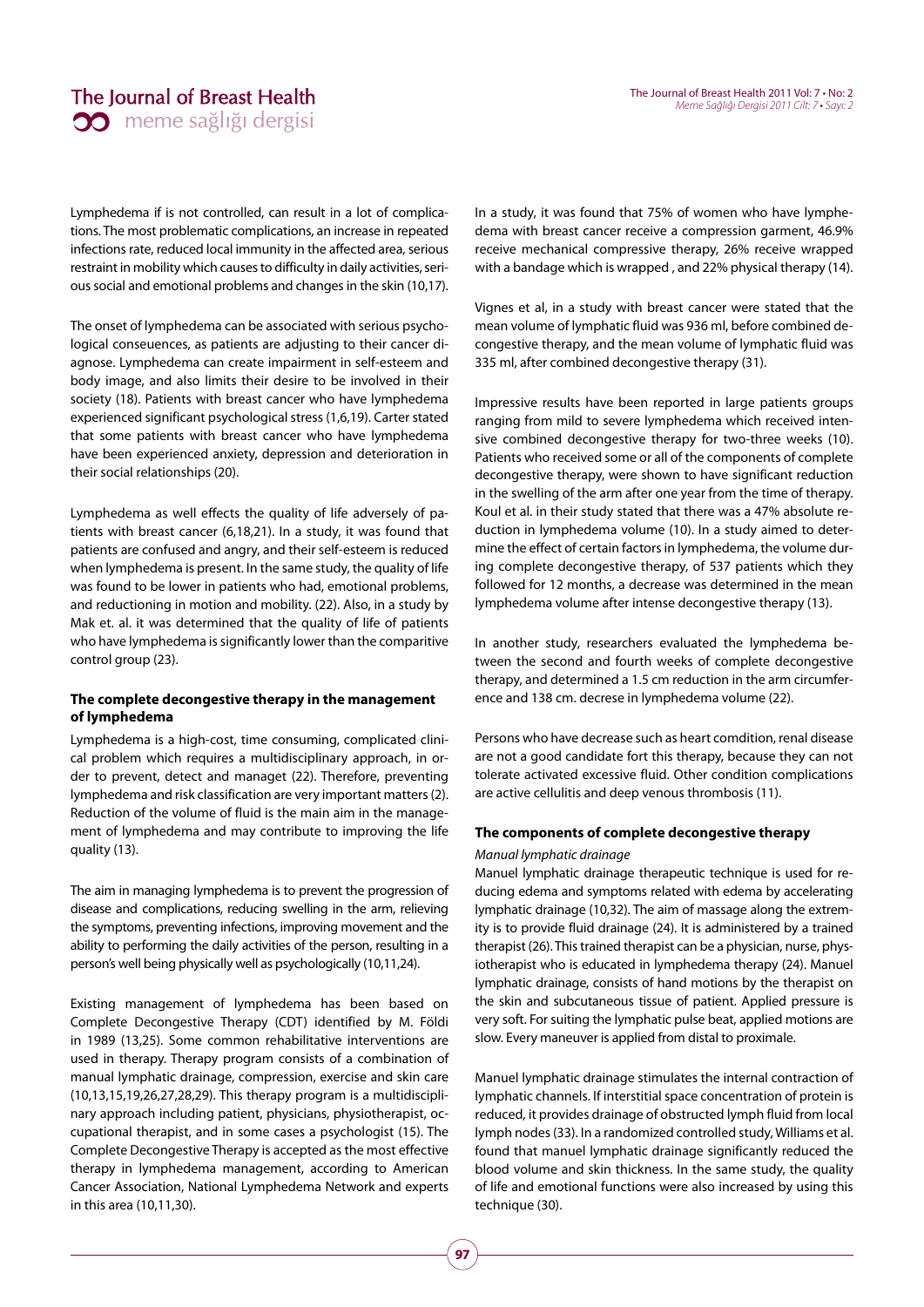# The Journal of Breast Health **30** meme sağlığı dergisi

Drainage time and application frequency changes according to lymphedema volume. Each extremity requires a 45 minuteperiod. Manuel lymphatic drainage, ideally, is a very superficial massage limited with finger and hand pressures around 30-45 mm Hg. It is a protective therapeutic precaution. The therapeutic aims of this therapy are to increase lymphatic drainage, decrease lymphedema, and avoid repetition of edema and decreasing tissue fibrosis. Acute cellulite, bacterial infection of body/extremity without control are the situations in which the existence of an arm infection because of arterial and venous closing and using renal dysfunction manual lymphatic drainage are contraindicated (33).

**Compression therapy:** Compression therapy increases tissue pressure, improves venous and lymphatic recycling, and provides blood flow into the initial lymph vessels. Pressure to the area on the lymph ducts, activates the muscles below lymph ducts by creating a soft and natural pumping mechanism. Compression, at the same time, provides a pressure contrary to muscle pressure and breaks the protein depressed in fibrotic arm and leg tissues (11, 33).

Compression therapy includes compression bandaging, compression dressing, static graduated compression tools and pneumatic compression tools (16, 33).

*Compression bandaging:* Compression is applied with shortstretch bandages. Short-stretch, inelastic bandages have high working pressure and principally use runner strength for muscular system (33). Compression bandaging is applied from distal to proximal after massage in order to make the fluid flow continue through new ways and avoids the fluid recycling to the edematous area (11, 15, 24).

Bandages, according to their features, are applied by trained lymphedema therapists. When the compression bandages are correctly applied, they help decrease swelling and pain. There are bandages in different sizes and they provide pressure at most to 50 mmHg from 20 to 30 mmHg (22).

*Compression dressing:* Compression dressing is necessary in order to reduce the increased risk of edema and compensate for the elastic inability of the skin after the decrease of volume. Compression dressing can be used instead of bandages in soft edema. Compression dressing,

- increases lymphatic flow and decreases the accumulated protein,
- increases venous return,
- shapes suitability and decreases the sizes of the arm,
- continues the skin wholeness, and
- protects the arm from probable traumas.

The success of compression bandaging and compression dressing depends on patient compliance and coordination (15, 33).

*Static, graduated compression tools:* Most patients are not suited for compression bandaging due to obese body shape, pain related to degenerative joint diseases, neuromuscular inability, chronic back pain or inefficiency in bandaging technique. Thus, static graduated compression tools are used for patients where compression bandaging is not indicated. These tools include sponge, plaster and collar. The effectiveness of these tools was not proved in controlled studies (33).

*Pneumatic compression tools:* Pneumatic compression tools are sometimes called pumps. They are used to treat acute and chronic lymphedema in order to activate extra lymph liquid in affected area. The usage of pneumatic compression tools is contraindicated in acute deep vein thrombosis and inflammatory edema. Those tools, in various sizes, are complicated and expensive. Generally, those tools work by applying regular pressure or various-degree pressure to an extremity. Available pressure changes between 0 and 300 mmHg. Therapeutic rate depends on diagnosis, but it is usually between 30-60 mmHg.The Total therapy period can be between 30 minutes and 6-8 hours depending on diagnosis, patient's situation and tools used. (33). Pneumatic compression tools have not determined guidelines related to optimum pumping pressures, length or frequency of session and necessities of therapy (24).

**Exercise:** Exercise is an important part of complex decongestive therapy for lymphedema management. Therapeutic exercise helps lymph flow and increases the reabsorption of proteins (22, 26). Exercise increases the physical function of the arm locally and systemically by stimulating the inner contractility of the lymph muscles (33). The primary role of the lymphatic system during exercise is to help the regulation of tissue volume and to create pressure by carrying liquid and plasma proteins emanated through interstitial interval from the tissue to the cardiovascular system (19).

It was determined that a six-week exercise and weight training program did not increase the risk of lymphedema developing or lymphedema symptoms in a randomized controlled study carried out (22).

In the study that Hayes et. al carried out (2008), it was determined that exercise did not aggravate the secondary lymphedema for women post breast cancer (34).

In the study Türk and Atalay carried out for mastectomy patients (2007), it was determined that, in the early post-operation period, the difference of the arm diameter of the experiment group of patients who exercised was inssignifican in comparison with that of patients in the control group who did not exercise (35).

In a meta-analysis study carried out by McNeely et. al., it was determined that exercise was effective in increasing the physical function and quality of life of breast cancer patients (36).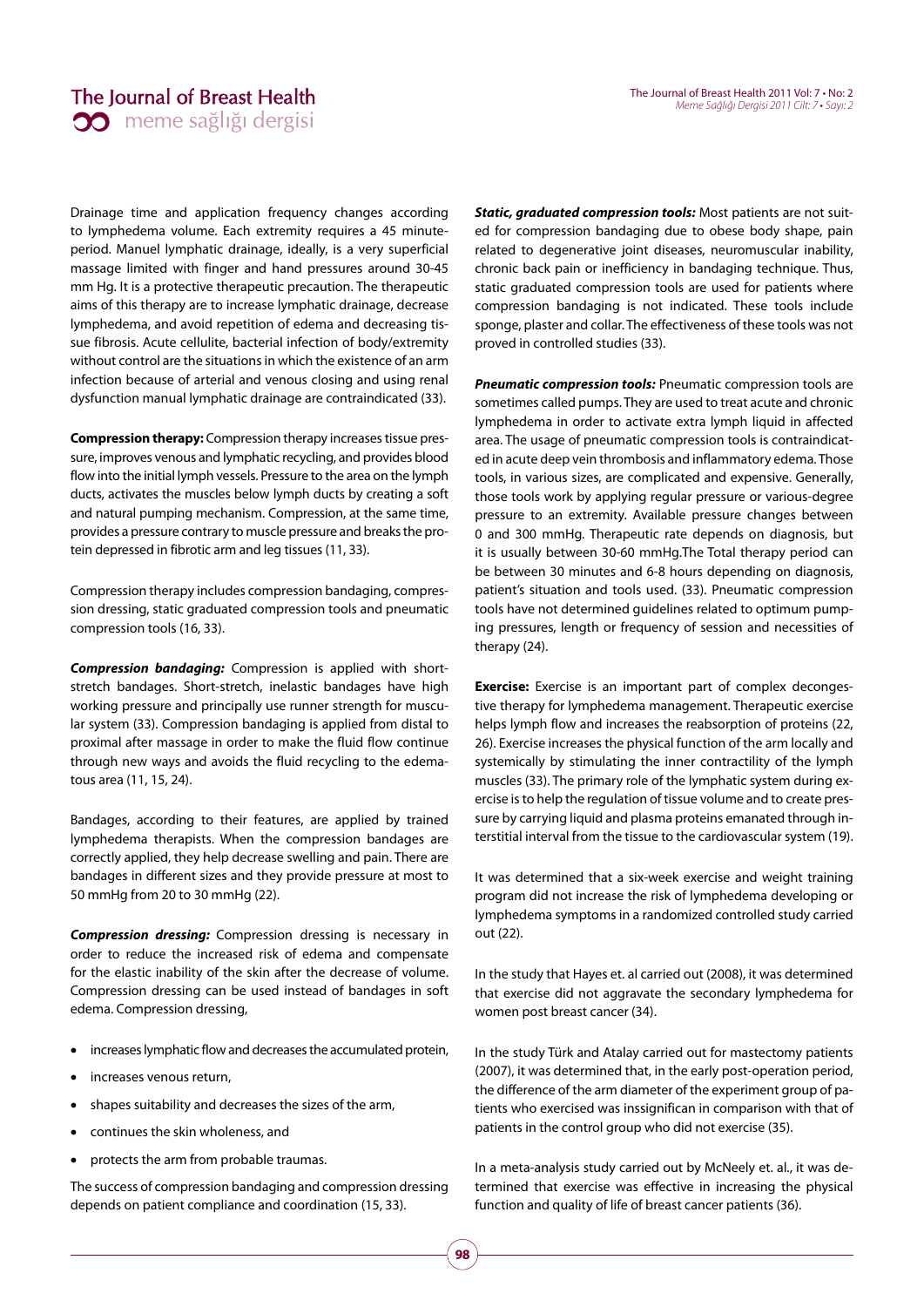## The Journal of Breast Health **00** meme sağlığı dergisi

Exercise is therapeutically used in some ways in order to affect lymphatic physiology and make the lymphedema volume decrease. Therapeutic exercises are divided into 4 main categories. Those are healing, aerobic healing, focal (special to related point) strength and training, and range of motion exercises. Ideally, each of those approaches must be skillfully included in an extensive program for maximum benefit (26,33).

Healing exercises include a group of very specific physical activities arranged in an order to increase the rhythmic and serial muscle contractions in the related area in the context of lymphedema therapy. Healing exercises are always applied by some external compressions (often armbands and bandages) to the arm. Healing exercises repeatedly apply pressure to lymph vessels by rhythmic contraction and muscle relaxation. This situation creates proper muscle contraction in lymph vessel walls. Also, when the external compression was sufficient, it was determined that an internal pumping mechanism increased the lymph flow through the arm (33).

Aerobic healing exercises activates the lymph vessels by a different mechanism. It develops cardiovascular health and increases venous and lymphatic return by the increased muscle contraction's effect on lymph vessels. It increases produced negative pressure lymph absorption by strongly pumping the proximal vessels. Not utilizing the aerobic exercises increases the risk of lymphedema by decreasing lymphatic drainage. External compression must be applied during aerobic activity in order to optimize those benefits (11, 15, 33).

Soft resistance strength training can be strengthening for the functional capacity of muscles. Gradually, it helps increase muscle strength and tones the muscle. Resistance training must be slowly proceeded by increasing the range of motion of the muscles (11, 15, 33).

Range of motion exercises must be applied to all joints in the area affected by lymphedema and proximal. Flexibility activities can decrease fibrosis, normalize biomechanics, develop posture, and increase the lymph flow. Range of motion exercises help to minimize the retention of soft tissue and decrease scarring that can avoid the lymph flow (11, 15, 33).

Although a large number of studies explain that exercise provides an important decrease in arm edema, nobody has developed specific exercise programs. The benefit of exercise is related to

compression. Accordingly, effective exercise programs have not been systematically developed yet (33). Many motions will stimulate the lymphatic flow and avoid excessive liquid aggregation (11, 37). Specific post-operative exercises must be recommended to patients to aid with the lymphatic circulation and to develop arm and shoulder motion. Once the wound is healed, gradual exercise programs must be safely encouraged in the form of powerful upper body exercises to encourage strengthening and an aerobics program (37).

**Skin Care:** The aim of skin care is to minimize the dermal colonization of bacteria and fungi, to remove the bacterial and fungal extension of chaps, to increase fluid intake in order to control the dryness, and to remove the chaps. Daily cleaning with oilbased mineral soaps removes the skin rash and bacteria from the environment while moisturizing the skin (33, 38). The skin must be cleaned with a nonabrasive soap. Low pH moisturizers must be used in order to maintain a healthy skin environment. It is important to keep the nails trimmed, but not to cut the cuticles. Manicures and pedicures are not recommended to the surgery side which could be affected by lymphedema because the unsuitable technique and improperly sterilized equipment can cause infection. The skin must be kept safe from traumas (15, 24, 28, 38).

The lymphedema patients must be informed about trying to avoid infection. Even a minor scrape on the skin can cause infection. It is necessary to keep away from situations that can damage the skin such as infection and not to have blood drawn from the affected arm. Extreme temperatures such as those found in heating pads or ice packs, pressure cuffs from taking blood pressure, tight dresses or wearing heavy jewelery on the surgery side arm(s) must be avoided (8, 15, 27, 29).

#### **Result**

Lymphedema is a complication arising frome surgical treatment of breast cancer. Successful therapy forlymphedema requires early diagnosis and an approach of combined modality therapies. Nowadays, complete decongestive therapy is accepted as a standard care. This therapy which is effective in lymphedema management is a multidisciplinary approach requiring the input of of a physician, nurse, physiotherapist, occupational therapist and sometimes psychologist. It has been shown that complete decongestive therapy consisting of manual lymphatic drainage, compression, exercise and skin care is the most effective treatment in managing lymphedema in the majority of patients.